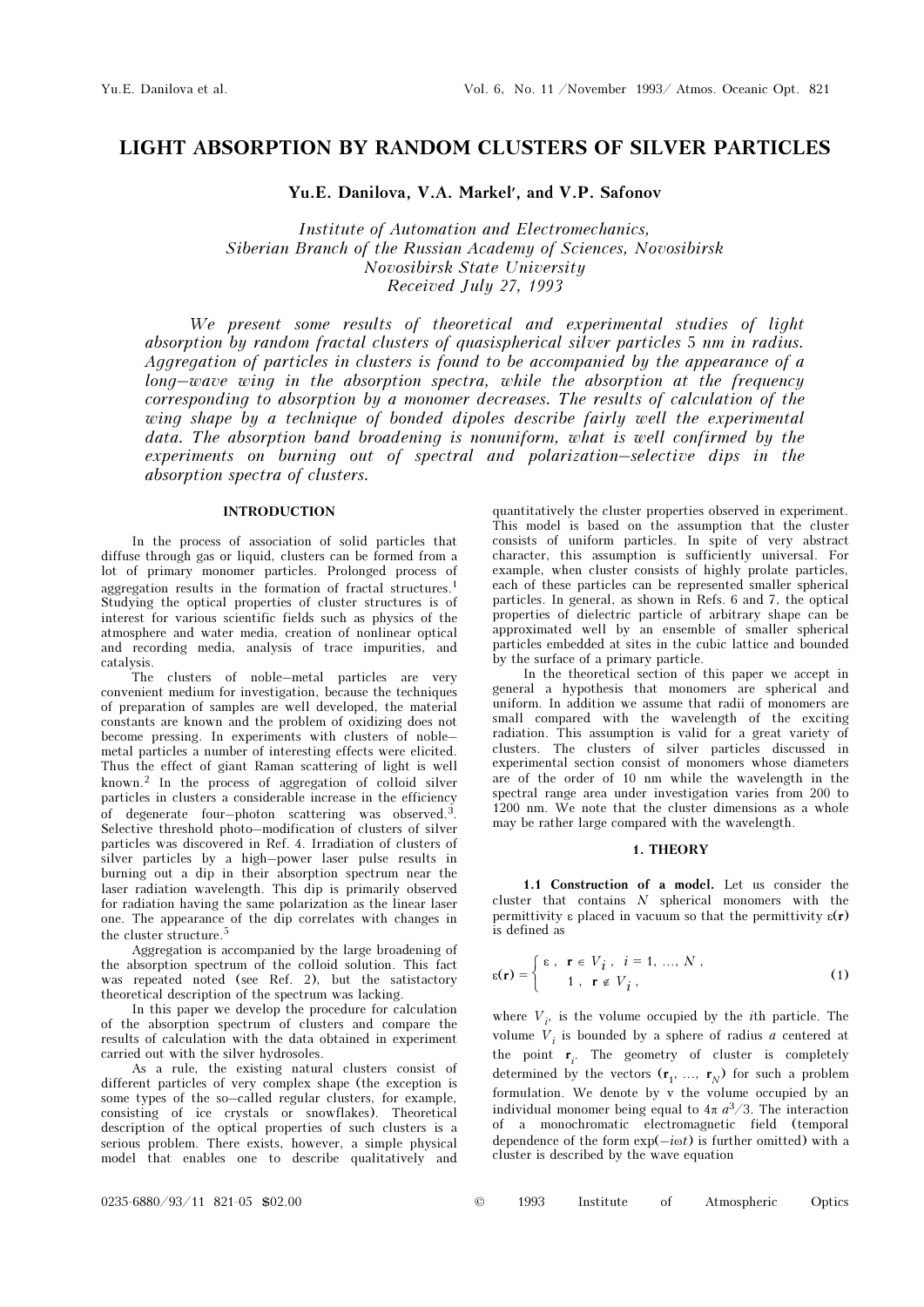$$
\left[\Delta + k^2 \varepsilon(\mathbf{r})\right] \mathbf{E}(\mathbf{r}) = 0 \tag{2}
$$

where  $\kappa = \omega / c$ . By entering the vector of polarization  $P(r)$ , we rewrite Eq. (2) in the form

$$
\left[\Delta + k^2\right] \mathbf{E}(\mathbf{r}) = -4 \pi k^2 \mathbf{P}(\mathbf{r}) \tag{3}
$$

$$
\mathbf{P}(\mathbf{r}) = \frac{\varepsilon(\mathbf{r}) - 1}{4 \pi} \mathbf{E}(\mathbf{r}) \tag{4}
$$

Let  $\hat{G}$ (r, r') / 4πk<sup>2</sup> is the Green's dyad function of the system of equations (3). The factor  $1/4\pi k^2$  is entered for convenience. Then instead of differential equation (3) we derive the integral equation of the following form:

$$
\mathbf{E}(\mathbf{r}) = \mathbf{E}_{\text{inc}}(\mathbf{r}) + \sum_{i=1}^{N} \int_{V_i} \hat{G}(\mathbf{r}, \mathbf{r}') \mathbf{P}(\mathbf{r}') d\mathbf{r}', \qquad (5)
$$

where the incident wave field  $\mathbf{E}_{\text{inc}}(\mathbf{r})$  is the solution of homogeneous wave equation (3). We assume that

$$
\mathbf{E}_{\rm inc}(\mathbf{r}) = \mathbf{E}_0 \exp(i \mathbf{k} \mathbf{r}) \,, \tag{6}
$$

which corresponds to excitation of a cluster by a plane monochromatic wave. The relation between  $E(r)$  and  $P(r)$  is given by expression (4) with dielectric function (1). We note that Eq. (5) is integrated only over the domains in which  $\varepsilon(\mathbf{r}) = \varepsilon$ .

The Green's function has simple physical sense. When a point dipole oscillating with the frequency ω and amplitude  $d$  is placed at the point  $r$ , the radiation field of this dipole at the point **r** will be  $G(r, r')$  d. Thus interpretation of integral equation (5) is that the total field at the point r is the super position of the external (exciting) radiation field and the field created by the dipole moments at the point **F** is the super position of the e.<br>
radiation field and the field created by the<br>  $P(r')$  dr', distributed over the volumes  $V_i$ .

The integral equation (5) compared with Eq. (3) has simpler physical sense, which is why it is more convenient for analysis. In addition, it contains the volumes  $V_i$  as the domains of integration in an explicit form. This enables one to use this equation for derivation of approximate solutions based on sphericity of these volumes.

Let us write down the explicit expression for  $\hat{G}$ . The action of this operator on the arbitrary vector d is determined by the following formulas:

$$
\hat{G}(\mathbf{r}, \mathbf{r}') = \hat{G}(\mathbf{r} - \mathbf{r}'),\tag{7}
$$

$$
\hat{G}(\mathbf{R})\,\mathrm{d} = k^3 \left[ A(k\,R)\,\mathrm{d} + B(k\,R)\,\frac{(\mathrm{d}\,\mathbf{R})\,\mathbf{R}}{R^2} \right] - \frac{4\,\pi}{3}\,\delta(\mathbf{R}),\tag{8}
$$

$$
A(x) = \left[\frac{1}{x} + \frac{i}{x^2} - \frac{1}{x^3}\right] \exp(i x),
$$
 (9)

$$
B(x) = \left[ -\frac{1}{x} + \frac{3}{x^2} - \frac{3}{x^3} \right] \exp(i x) \,. \tag{10}
$$

We note the following impotant property of the operator  $\hat{G}$ :

$$
\int_{V_i} \hat{G}(\mathbf{r}_j, \mathbf{r}') d\mathbf{r}' =
$$
\n
$$
= \begin{cases}\n\sqrt{G}(\mathbf{r}_j, \mathbf{r}_i), & i \neq j, \\
-(4 \pi/3) [3+2 \exp(i k a) (i k a - 1)], i = j.\n\end{cases}
$$
\n(11*a*)

Formula (11b) is the exact one for arbitrary relations between a and  $\lambda$ , where  $\lambda = 2\pi / k$  is the wavelength. Taking into account that  $a \ll \lambda$  ( $k \leq a \ll 1$ ), Eq. (11b) transforms into a relation.

$$
\int_{V_i} \hat{G}(\mathbf{r}_i, \mathbf{r}') d\mathbf{r}' = -4 \pi / 3.
$$
 (11c)

1.2. Derivation of the equation of bonded dipoles. In this section we use relations (11) to pass over from integral equation (5) to the system of linear algebraic equations in the dipole approximation.

The essence of the dipole approximation is the assumption of constancy of the polarization vector  $P(r)$  and field inside each volume  $V_i$ :

$$
\mathbf{P}(\mathbf{r}) = \mathbf{P}_i, \ \mathbf{E}(\mathbf{r}) = 4 \pi \mathbf{P}_i / (\varepsilon - 1),
$$
  

$$
\mathbf{E}_{\text{inc}}(\mathbf{r}) = \mathbf{E}_0 \exp(i \mathbf{k} \mathbf{r}_i), \text{ for } \mathbf{r} \in V_i.
$$
 (12)

The dipole approximation for an isolated particle is justified when the wavelength of the exciting radiation is much greater than the particle radius. Generally speaking, this condition is insufficient for the cluster. Really, the dimentions of field inhomogeneities created by the dipole radiation of particles may be comparable to their dimensions, even though the wavelenght of the external radiation is sufficiently large. The strong inhomogeneities of the field are created in the cluster only by the particles in close proximity (the nearest neighbors) for which the distance  $R$  in formula (8) describing the dipole radiation changes within the size of a particle from 0 (point of contact) to 4a (diametrically opposite points).

To overcome this difficulty, we applied the following method. The distance between the centers of two nearest particles was taken to be less than the double radius  $2\alpha$  of particles. In such a way, we allow for the fact that the field dimensions actually do not coincide with the particle size due to inhomogeneous polarization inside each particle. More specifically, the highest degree of polarization (in the volume of a particle) is reached close to the point of contact of this particle with its nearest neighbor rather than in its geometrical center. Usually  $6.7$  the relation between b and a is chosen starting from the condition of equality of the volume of a cubic cell with the edge  $b$  to the volume of a ball of radius a.

It then follows that

$$
b/a = (4 \pi / 3)^{1/3} \approx 1.612 . \tag{13}
$$

As shown in Refs. 6 and 7, the dipole approximation together with condition (13), for the fractal three– dimensional clusters (fractal dimensionality  $D = 3$ ) furnishes correct results. One–dimensional linear monomers  $(D = 1)$  were studied by Markel<sup>'</sup>,<sup>8</sup> who demonstrated that in this case  $b/a = 1.688$  must be chosen to provide the correct results. In intermediate cases  $(1 < D < 3)$  the values of  $b/a$  should probably be taken in the range from 1.612 to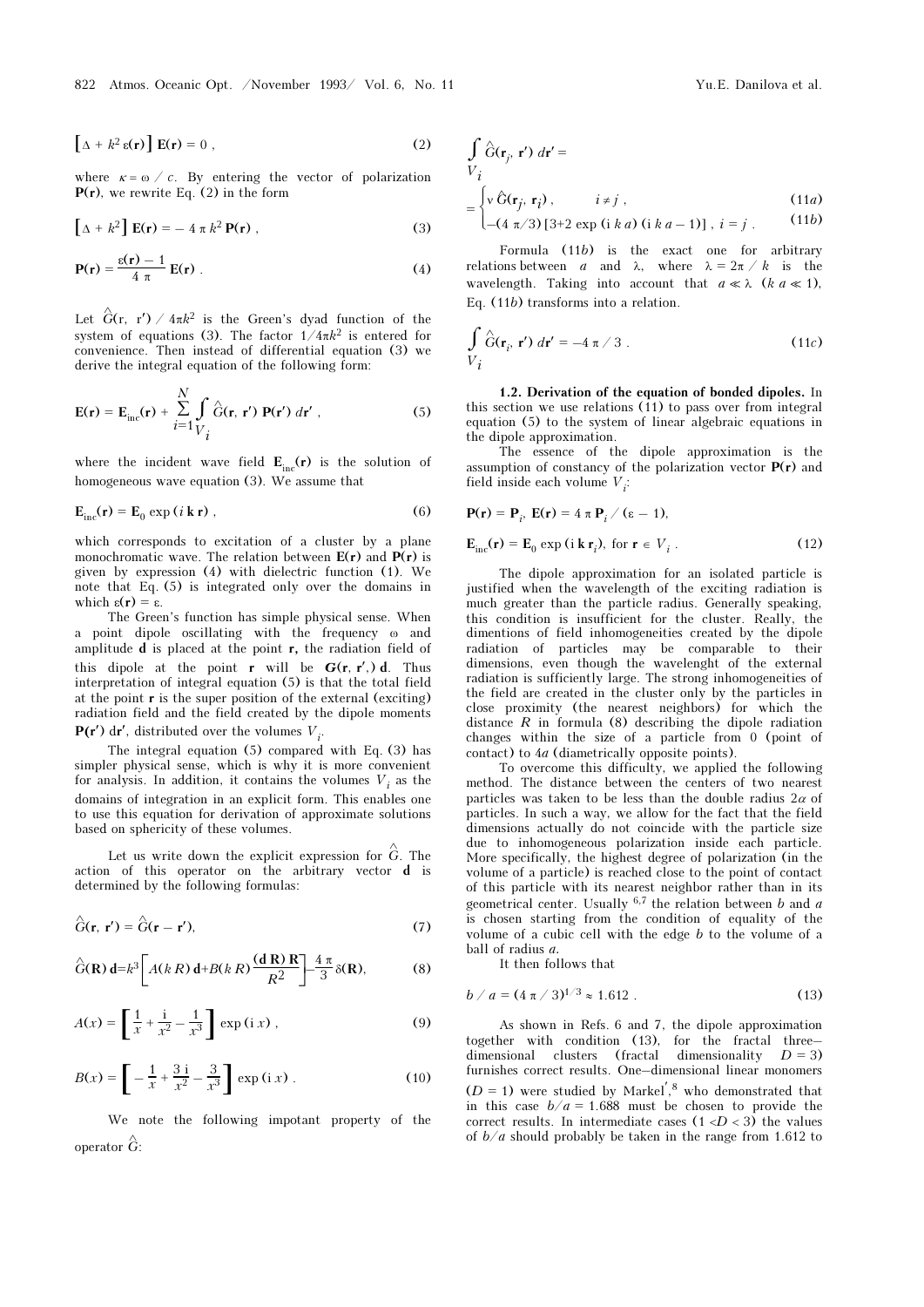1.688. Since the speed of  $b/a$  is very small, we will further use relation (13). It provides good agreement with experiment for clusters of silver particles  $(D = 1.8)$ .

Substituting relation  $(12)$  in Eq. (5) and using Eqs.  $(11a)$  and  $(11c)$ , we obtain the following linear system of equations for the dipole moments of monomers  $\mathbf{d}_i = \mathbf{v} \mathbf{P}_i$ :

$$
\mathbf{d}_{i} = \chi \left[ \mathbf{E}_{0} \mu_{i} + \sum_{i \neq j} \hat{G}(\mathbf{r}_{i}, \mathbf{r}_{j}) \mathbf{d}_{j} \right], \qquad (14)
$$

$$
\chi = \frac{3 \text{ v}}{4 \pi} \frac{\varepsilon - 1}{\varepsilon + 2} = a^3 \frac{\varepsilon - 1}{\varepsilon + 2},\tag{15}
$$

$$
\mu_i = \exp(i \mathbf{k} \mathbf{r}_i) \tag{16}
$$

It is seen from formula (15) that  $\chi$  is the dipole susceptibility of a dielectric ball of radius  $a$  in the quasistatic approximation. With the use of more exact expression (11b) instead of Eq. (11c), the formula for  $\chi$ assumes the following form:

$$
\chi = a^3 \frac{\varepsilon - 1}{\varepsilon + 2 + 2(\varepsilon - 1) \left[ 1 + (\mathrm{i} \; k \; a - 1) \exp \left( \mathrm{i} \; k \; a \right) \right]} \,. \tag{17}
$$

Formula (17) is the next term in the Mie expansion of the dipole polarizability  $\chi$  in the parameter ka. It allows for self–action of an oscillating dipole and so unlike formula (15) fits the optical theorem and obeys the law of conservation of energy.

Equation (14) is called the equation of bonded dipoles. Actually it is a 3N–dimensional system of linear algebraic equations in Descartes' components of the vector of dipole moments  $d_{i\alpha}$  with symmetrical complex matrix. The solution of this system is a set of the complex vectors  $\mathbf{d}_1, \ldots, \mathbf{d}_N$  that can be used for calculating the characteristics of optical cluster.

1.3. Optical cross sections. The amplitude of scattering  $f(s)$  in the direction of arbitrary unit vector  $s$ 

$$
\mathbf{f(s)} = k^2 \sum_{i=1}^{N} [\mathbf{d}_i - (\mathbf{d}_i \, \mathbf{s}) \, \mathbf{s}] \, \exp(-i \, \mathbf{k} \, \mathbf{s} \, \mathbf{r}_i) \,. \tag{18}
$$

is of fundamental significance in calculation of the optical cross sections of extinction  $\sigma_e$ , scattering  $\sigma_s$  and absorption σ<sub>a</sub>. The following relation

$$
d\sigma_s / d\Omega = |\mathbf{f}(s)|^2 , \qquad (19)
$$

holds for the differential scattering cross section, where  $d\Omega$ is the element of the solid angle in the direction of scattering. The total scattering cross section can be derived by integration of Eq. (19), while the cross sections of extinction  $\sigma_e$  and absorption  $\sigma_a$  fit the optical theorem

$$
\sigma_s = \int |f(s)|^2 d\Omega , \qquad (20)
$$

$$
\sigma_e = \frac{4 \pi}{k} \operatorname{Im} \left[ f(k \ / \ \kappa) \ \mathbf{E}_0^* \right] / |\mathbf{E}_0|^2 \ , \tag{21}
$$

$$
\sigma_a = \sigma_e - \sigma_s \tag{22}
$$

By integration of Eq. (20) with the use of formula (18) for f we derive the expression for the extinction and absorption cross sections

$$
\sigma_e = \frac{4 \pi k}{|\mathbf{E}_0|^2} \operatorname{Im} \sum_{i=1}^N \mu_i^* \mathbf{d}_i \mathbf{E}_0^*,
$$
 (23)

$$
\sigma_a = \frac{4 \pi k}{|\mathbf{E}_0|^2} \left[ \text{Im} \left( 1 / \chi^* \right) - 2 k^3 / 3 \right] \sum_{i=1}^N |\mathbf{d}_i|^2 \,. \tag{24}
$$

Formulas (20) and (21) and equation (14) provide a basis for the numerical calculation of the optical characteristics of clusters.

#### 2. NUMERICAL SIMULATION

2.1 Simulation of the geometry of fractal clusters. To construct the model of random fractal clusters, we used the method of random wanderings without self–intersecting trajectories. The model yields the fractal dimensionality of cluster being equal to 1.78, which is close to the fractal dimensionality of the experimentally studied clusters of silver particles (see below). The experimentally measured radius  $a$  of monomers was  $5$  nm. The condition on the absence of self–intersecting trajectories was that the distances between any twomonomers may be no less than a certain value b chosen from formula (13). It then follows that  $b = 1.612$   $a = 8.06$  nm. If this condition was violated at the next step of random wanderings, it would be simply rejected. The step size in the method of random wanderings was also equal to b.

A totality of 25 random realizations of clusters were constructed, each contained  $N = 30$  monomers. All solutions were further averaged over these random realizations.

2.2. Calculation of dipole susceptibility of a monomer. To calculate the dipole susceptibility of a monomer  $\chi$  that enters equation of bonded dipoles (17), we used refined formula (17). It was assumed that the clusters were placed in water, as it was in the experiment. We borrowed the tabulated values of permittivity of silver ε (for bulk sample) from Ref. 9 and corrected then with due regard to the dimensionality effect that may be important for small metallic particles. The essence of this effect is that the conduction electrons are scattered at the boundary of a particle. We took into account the dimensionality effect in the following way. At first in the tabulated values of ε we separated the contribution of free electrons from the contribution corresponding to interzonal transitions. The former is described by the Drude formula

$$
\varepsilon = 1 - \omega_p^2 / \omega (\omega + i \Gamma). \tag{25}
$$

Further we substitute  $\Gamma + v_F / a$  for  $\Gamma$  where  $v_F$  is the Fermi velocity. Thereafter the corrected contribution of free electrons was added to the contribution corresponding to interzonal transitions to obtain the total permittivity. For silver we have  $\lambda_p = 2\pi c / \omega_p = 136.1$  nm,  $\Gamma / \omega_p = 0.0019$ , and  $v_F / c = 0.0047$  (*c* is the light speed). With such values of the parameters for  $a = 5$  nm the dimensionality effect results in the considerable change of permittivity. We note that dimensionality effect for scattering on isolated metallic particles was experimentally tested.<sup>10</sup>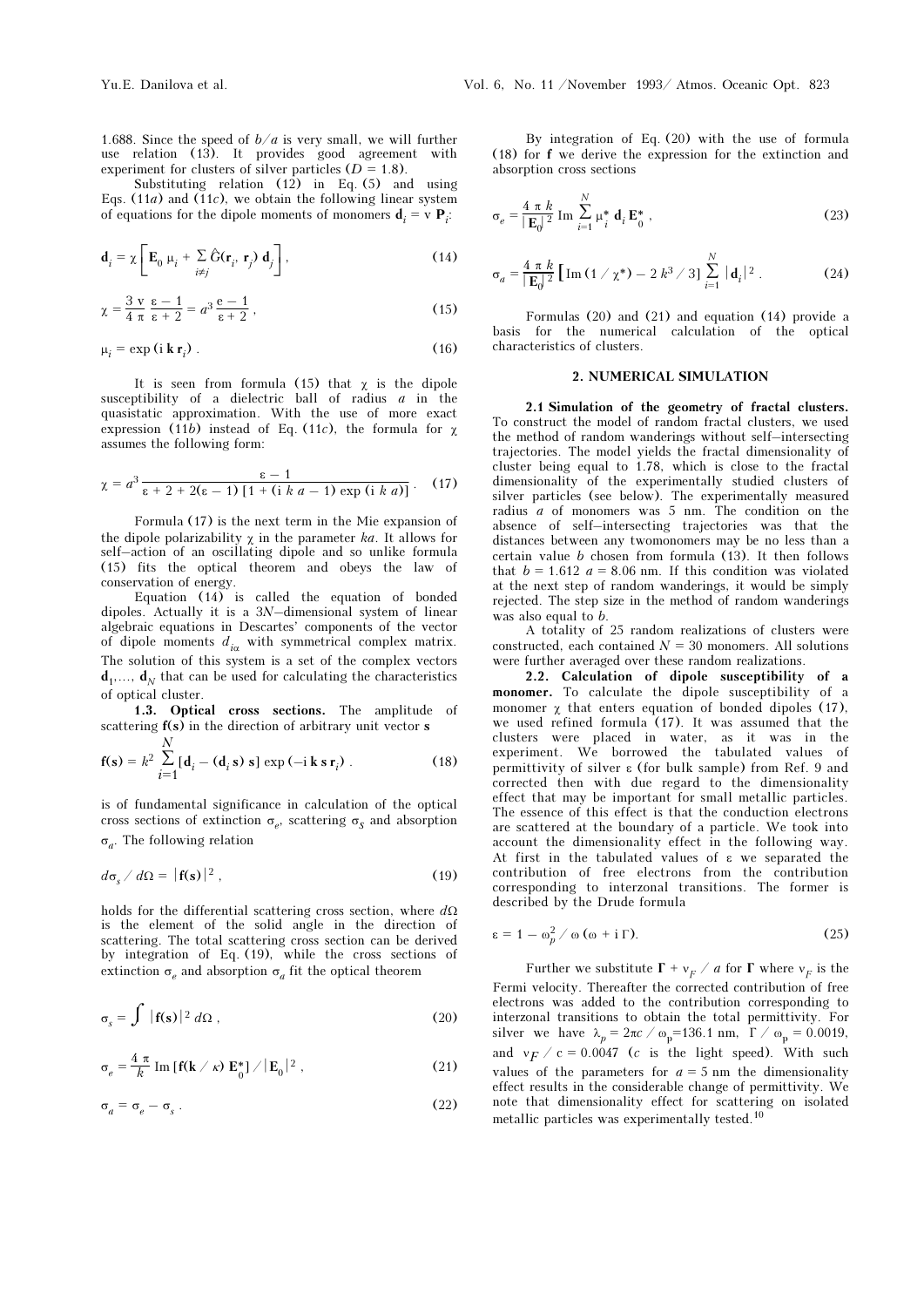2.3. Simulation of spectra and threshold photo – modification of clusters. The equation of the bonded dipoles was solved in two ways. The first square–root method is the

direct exact method for inverting the matrix  $\hat{G}$  of dipole interaction that effectively uses the symmetry of this matrix.

The second method of expansion in eigenvectors is

iterative. It is applicable only to the real matrices  $\hat{G}$  and enables one to shorten considerably the machine time.11 The

matrix  $\hat{G}$  is real when the dimensions of a cluster as a whole are much smaller than the wavelength. In calculations by this method from formulas  $(9)$  and  $(10)$  we discarded the terms proportional to  $1/x$  and  $1/x^2$  (the contribution of the wave and intermediate zones) and assumed  $\exp (ix) = 1$ .

Both methods gave very close results though the dimensions of clusters under study were only slightly smaller than the wavelength. This confirms the conclusion of Ref. 12 that interaction clusters with the fractal dimensionality being less than 2 with the wave zone is insignificant.

We solved equation (12) for the wavelengths varying from 200 to 1400 nm. Further we used the obtained solutions to calculate the extinction cross sections according to formula (23). Efficiency of extinction  $Q_e$  shown in Fig. 1 as a function of λ is connected with it by the relation  $Q_e = \sigma_e / N \pi a^2$ .

We simulate the threshold photo–modification in the following way. The formula  $(24)$  shows that the energy absorbed by the *i*th monomer is proportional to  $\mathbf{d}_i^2$ . For non–interacting monomers  $|\mathbf{d}_i|^2 = |\chi \mathbf{E}_0|^2 = \text{const.}$ However, taking into account the effect of interaction, the value of  $\vert \mathbf{d}_i \vert^2$  in a cluster under goes strong fluctuations and may considerably exceed  $|\chi \mathbf{E}_0|^2$ . The monomers that satisfy the condition  $|\mathbf{d}_i|^2 / |\chi \mathbf{E}_0|^2 > h$  were removed from the cluster. (They were considered to be evaporated). We choose the value of  $h$  in such a way that about 5 clusters were removed from the totality of 25 clusters, which corresponded to a little excess of this value over the threshold.

After the monomers were removed, the cluster spectrum was calculated again on two different states of polarization: parallel and perpendicular to the polarization of the radiation

burning out a dip. Thereafter the difference spectra (Fig. 1) were calculated. As can be seen from Fig. 1, photo–modification results in the appearance of spectral and polarization–selective dips in the spectrum of extinction.

#### 3. EXPERIMENT

The silver hydrosoles were prepared by the boron– hydride method<sup>13</sup> and their diagnostics was carried out with an electron microscope. The newly-prepared colloid solution contained isolated silver elementary particles of nearly spherical shape 10–20 nm in diameter whose number density was  $10^{12}$  cm<sup>-3</sup>. In the course of time the particles in the colloid aggregate in clusters consisting of tens or hundreds of monomers. A portion of monomers in our solution did not aggregate or weakly aggregate (clusters contained only a few monomers). Samples were stabilized by addition of gelatin in the solution. The absorption spectra were recorded with a spectrophotometer in a cavity 1 cm thick.

The results are shown in Fig. 2. The absorption spectrum of the isolated silver particles in water reaches a maximum near  $\lambda = 400$  nm. The shape of the measured spectrum agrees fairly well with the results of calculation. In the process of aggregation particles in clusters, a long–wave wing occurs in the spectrum. The intensity and width of the wing increase for higher degree of aggregation. Figure 2 shows that the shape of the spectrum in the wing agrees fairly well with the results of calculation. At the same time the measured maximum value of absorption by the aggregated hydrosole of monomers is much higher than the calculated one. Apparently the excess absorption is due to the monomers which did not aggregate in the solution. When clusters are irradiated by laser pulses 5–10 ns long with energy being approximately equal to  $10 \text{ mJ/cm}^2$  at the wavelengths corresponding to wing  $(\lambda_1 = 532, 576, \text{ and } 1064 \text{ nm})$ , the dip is burnt out in the absorption spectrum near  $\lambda_l$  (see curve 1 in Fig. 3) when the pulse has polarization the same as laser does. When the laser wavelength  $(\lambda = 437 \text{ nm})$  falls within the absorption maximum, the absorption on irradiation decreases everywhere over the region of the long–wave wing and increases in the region of maximum (see curve 2 in Fig. 3).



 $200$  400 600 800 1000  $\lambda$ , nm<br>FIG. 1. Calculated difference spectra of clusters before and after irradiation by a high–power laser pulse at λ = 532 nm. The decrease of the absorption corresponds to the positive direction of the ordinate (spectral dip). Solid curve is for the same polarization as that of laser pulse ( $e||e_l$ ); and dashed curve is for the orthogonal polarization ( $e\bot e_l$ ).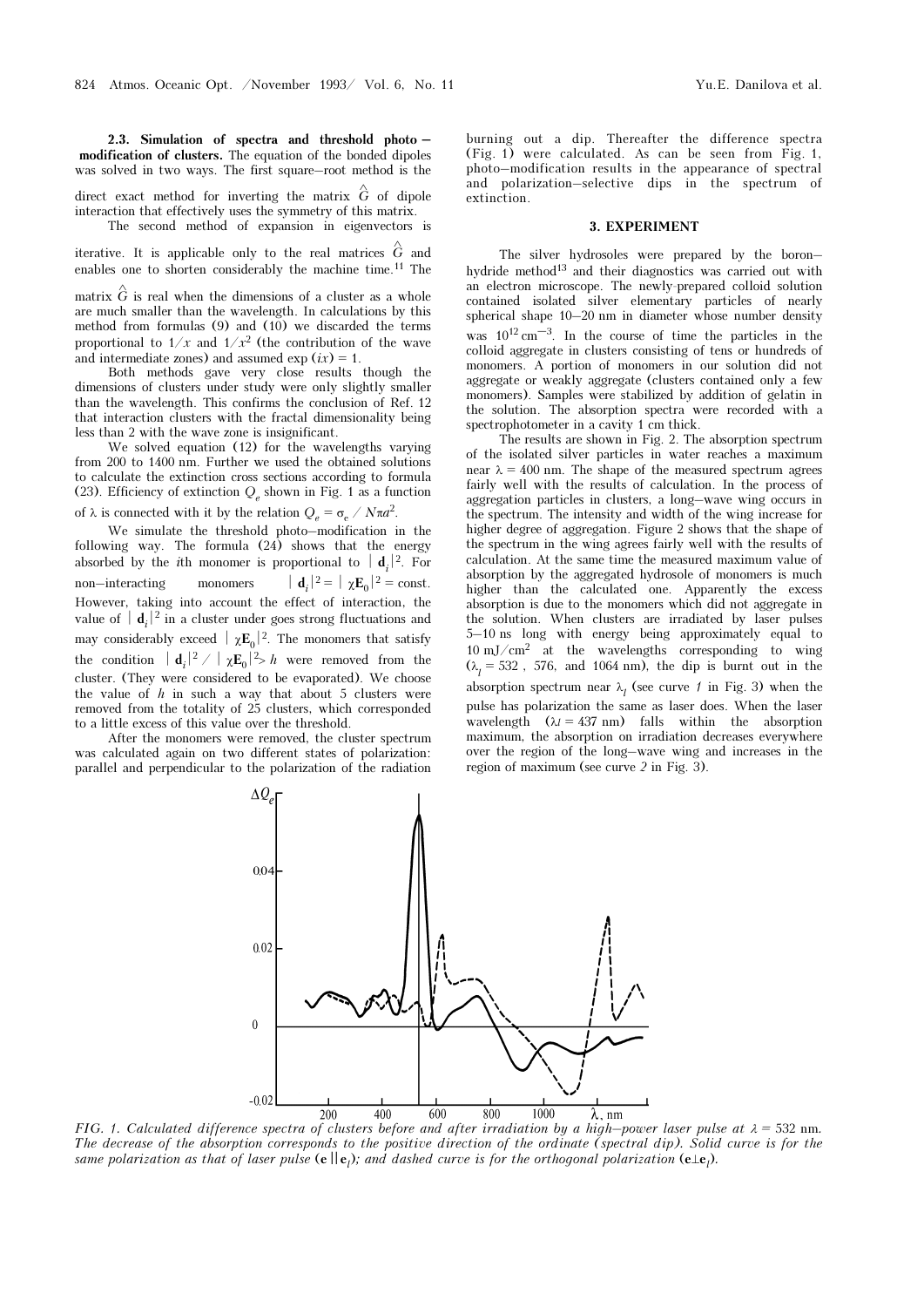

FIG. 2. Theoretical spectra of monomers (dashed curve) and clusters consisting of 30 monomers (solid curve) compared with the experimental spectra of monomers (small squares) and clusters (small circles). The fractal dimensionality of clusters is close to 1.8.

The results obtained can be interpreted in the following way. As follows from the foregoing theory, the wing in the spectrum occurs due to the dipole interaction of monomers in a cluster. The random of location of monomers results in the fact that different local configurations of monomers absorb radiation at different wavelengths. This means that the spectrum in the region of wing is nonuniformly broadened. When the radiation intensity exceeds a certain threshold value, the absorbing fragment of cluster is modified in such a way that it tunes away from resonance with the field. Accordingly, the dip occurs in the spectrum. The absorption at the frequency of maximum is cooperative in character.11 The absorbed energy is smoothed out among monomers. A cluster dissociates upon exposure to radiation, and accordingly the absorption decreases everywhere over the region of the wing, while the maximum absorption increases.

The results of calculation of the spectrum of dips shown in Fig. 2 are in qualitative agreement with the experiment. The agreement is observed in the position of the dip and polarization characteristics. However, the experimentally measured dips are elongated in the long– wave region. Furthermore, the increase in the optical density of the irradiated sample is observed in the region around  $\lambda = 400$ nm in the measured difference spectrum, whereas the results of calculation show the increase in the density on the long–wave side of the dip. Apparently, a number of factors are operating to affect the experiment, which were neglected in the model. Among there factors are striction forces occurring in the cluster medium upon exposure to a powerful laser radiation field. The detailed discussion of this problem falls outside the scope of this paper.



FIG. 3. Difference absorption spectra of irradiated and non–irradiated cluster samples. The cavity is 1 mm thick. The laser radiation wavelength is  $\lambda_l$  = 576(1) and  $\lambda_l$  = 437 nm (2).  $\Delta D$  denotes a change in the optical density of sample, and  $D_0$  denotes its optical density before irradiation.